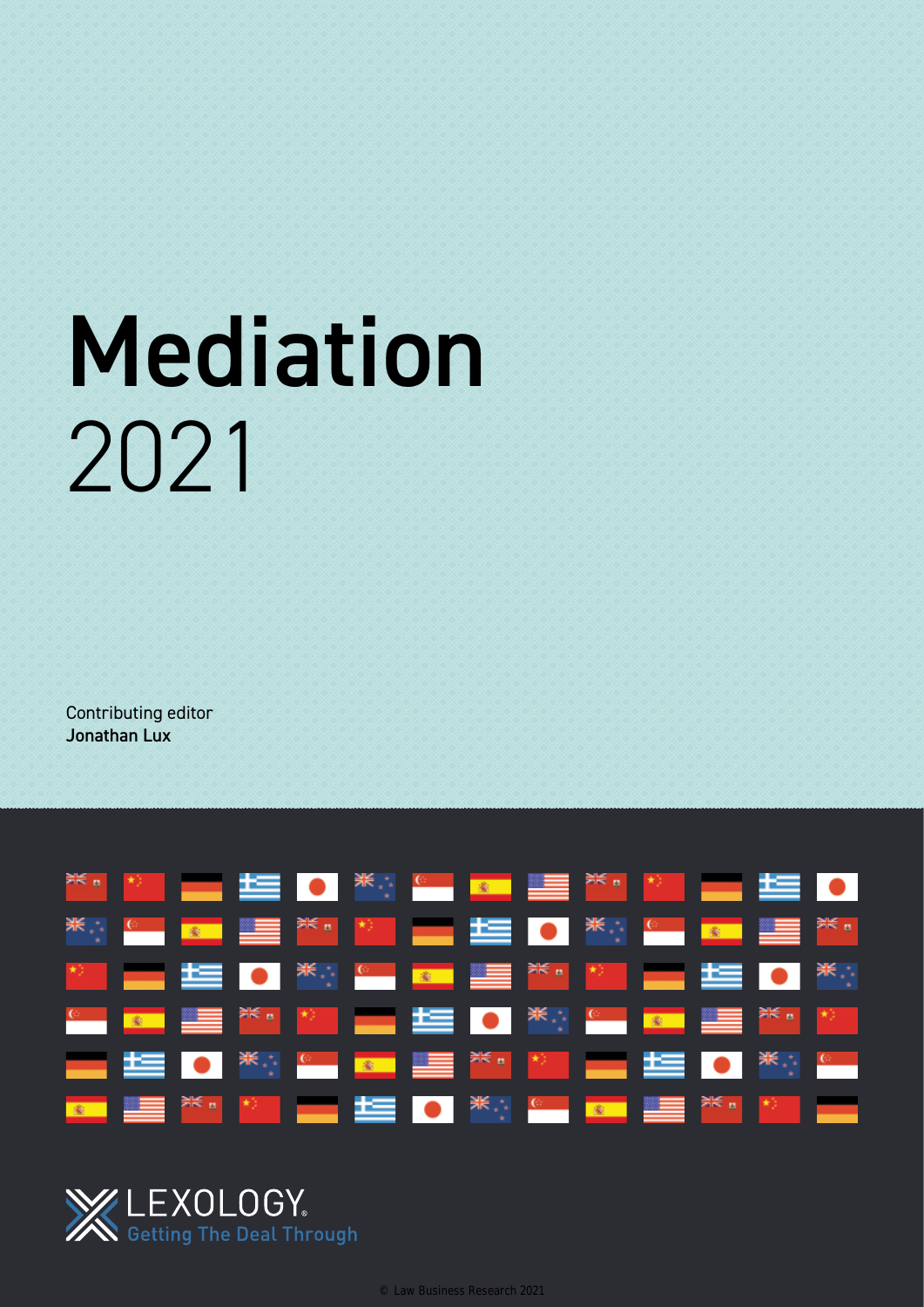## **Singapore**

#### Jonathan Yuen and Ang Tze Phern

Rajah & Tann Asia

#### **LAW AND POLICY**

#### **Definitions**

 $1$  | Is there any legal definition in your jurisdiction of the terms 'ADR', 'conciliation' and 'mediation'?

'Mediation' is defined at section 3(1) of the Mediation Act 2017 (No. 1 of 2017) as:

*a process comprising one or more sessions in which one or more mediators assist the parties to a dispute to do all or any of the following with a view to facilitating the resolution of the whole or part of the dispute: (a) identify the issues in dispute; (b) explore and generate options; (c) communicate with one another; (d) voluntarily reach an agreement.*

In addition, the State Courts of Singapore's website describes 'mediation' as:

*a flexible process in which a neutral mediator facilitates the parties' settlement negotiations, to help them reach their own solution. The focus of mediation is on finding solutions that will meet the parties' concerns. The mediator will not make a decision concerning who is at fault in the dispute.*

The term 'ADR' is not formally defined in legislation, but Order 108 Rule 3(9) of the Rules of Court (Cap 322) defines, for the purposes of that rule (which concerns the simplified process for proceedings in the Magistrate's Court and District Court), the 'ADR process' as 'an alternative dispute resolution process, that is, a method of resolving disputes that does not use the normal trial process, such as mediation, neutral evaluation or arbitration.'

There is also no formal legal definition of the term 'conciliation', but the state courts of Singapore's website describes 'conciliation' as:

*a court dispute resolution process for you and the other party in your case to resolve your dispute without going for a trial in court. It allows you and the other party to seek guidance from the Judge during the conciliation session and tap on his experience and knowledge to come up with an optimal settlement for all of you.*

#### **Mediation models**

#### 2 | What is the history of commercial mediation in your jurisdiction? And which mediation models are practised?

A conscious decision was made to promote alternative dispute resolution processes, in particular mediation, throughout the Singapore legal system. This was prompted in part by concerns over a trend of Singaporeans becoming excessively litigious, as well as by the desire to

achieve a number of specific goals: (1) to provide a less costly and adversarial method of dispute resolution that could be deployed for different types of conflicts; (2) to assist in case management and, in particular, to ease the burden of the judicial caseload; and (3) to maintain the Asian way of life by promoting the harmonious settlement of disputes.

The history of the development of mediation in Singapore is briefly outlined below:

- In 1994, the state courts of Singapore introduced alternative dispute resolution to promote a non-adversarial approach towards the resolution of court proceedings.
- In 1997, the Singapore Mediation Centre (SMC) was set up to provide private commercial mediation services and to act as a training and accreditation body for mediators.
- In 2010, the state courts of Singapore encouraged the use of mediation by introducing a document known as Form 7 at the Summons for Directions stage for civil disputes. The form requires the client to certify that his or her solicitor had explained to him or her the ADR options available and for him or her to indicate in the form his or her decision concerning the use of ADR.
- In 2012, the state courts introduced a 'presumption of ADR', in which all civil cases were automatically referred to mediation or other forms of ADR unless one or more party opted out. There may, however, be subsequent cost implications, where a party has opted out of ADR based on unsatisfactory reasons under Order 59 Rule 5 of the Rules of Court.
- In 2013, the Supreme Court of Singapore amended the Supreme Court Practice Directions to allow a party wishing to attempt mediation or other means of dispute resolution to serve an 'ADR offer'. The Supreme Court highlighted that in exercising its discretion as to costs, it would take into account the ADR offer and the response to the offer in deciding on appropriate costs orders under Order 59 Rule 5 of the Rules of Court.
- In 2014, the Singapore International Mediation Centre (SIMC) was set up to provide mediation services to parties who wish to resolve their cross-border disputes amicably.
- From 1 November 2014, as part of the Simplified Process for Proceedings in a Magistrate's Court or District Court, all claims of \$60,000 Singapore Dollars or less would be strongly encouraged by the court to be sent for mediation.
- On 4 March 2015, the state courts' Court Dispute Resolution Cluster (CDRC) was established. The CDRC employs a judge-led courtdispute resolution process to ensure that cases in the state courts are managed robustly. One of the dispute resolution modalities employed by CDRC is judicial mediation.
- On 1 November 2017, the Mediation Act 2017, which codifies various legal aspects of the mediation process in Singapore, came into force.
- On 12 September 2020, the Singapore Convention on Mediation and the Singapore Convention on Mediation Act 2020 entered into force.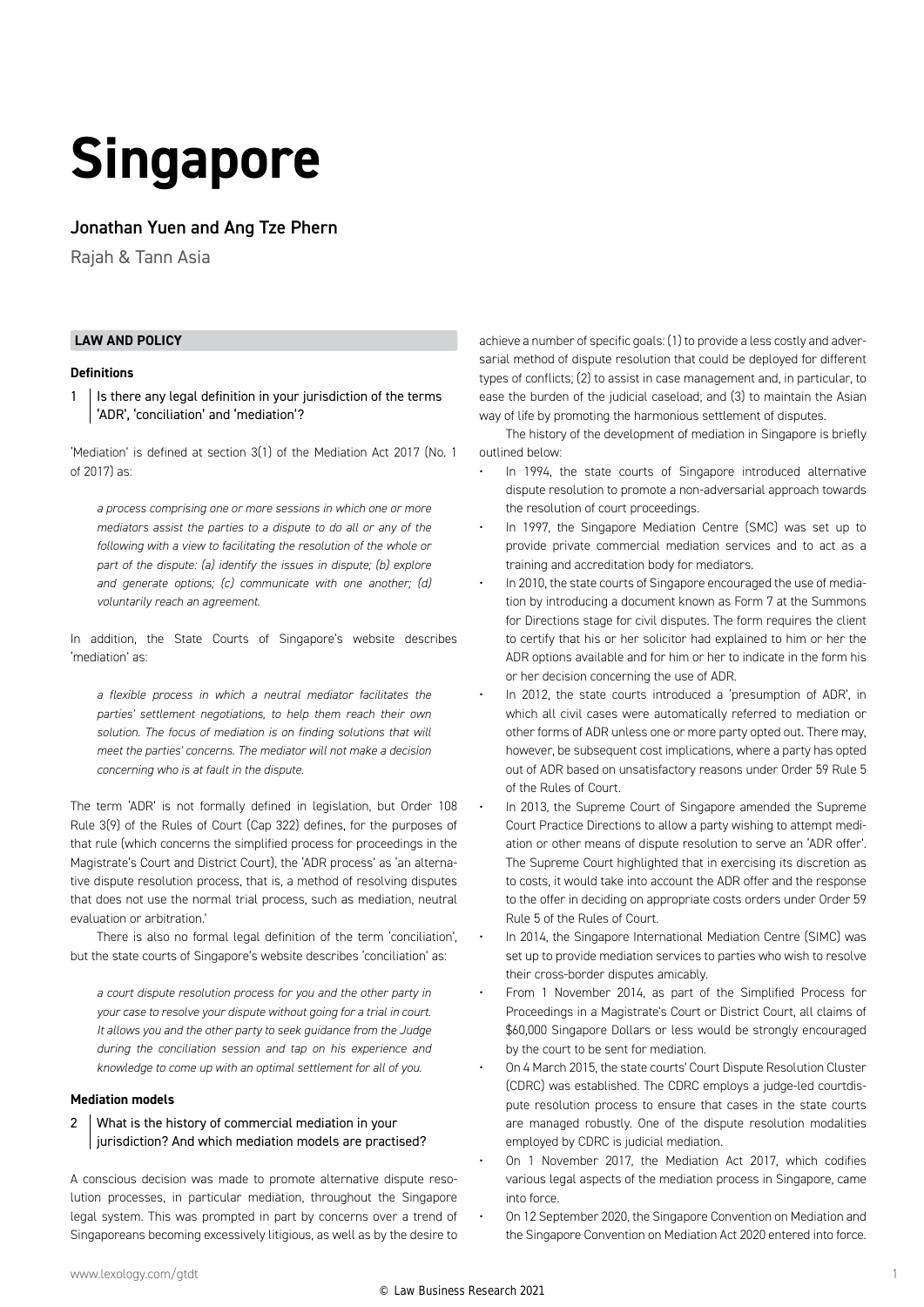Today, both the facilitative and evaluative methods are practised in Singapore.

#### **Domestic mediation law**

3 Are there any domestic laws specifically governing mediation and its practice?

Yes, the Mediation Act 2017, which codifies various legal aspects of the mediation process, applies to mediations conducted wholly or partly in Singapore, or where the agreement to mediate provides that Singapore law or the Mediation Act applies. There are, however, certain exceptions provided for under section 6 of the Act. For instance, the Act currently does not apply to mediations that are conducted under or provided by any other written law or those conducted by or under the court's direction.

#### **Singapore Convention**

4 | Is your state expected to sign and ratify the UN Convention on International Settlement Agreements Resulting from Mediation when it comes into force?

Singapore signed the UN Convention on International Settlement Agreements Resulting from Mediation (also known as the Singapore Convention on Mediation) on 7 August 2019 and ratified it on 25 February 2020. The Singapore Convention on Mediation Act 2020, which implements the Singapore Convention on Mediation, was passed into law on 4 February 2020 and came into effect on 12 September 2020. With the Singapore Convention on Mediation entering into force, commercial parties involved in cross-border disputes can apply directly to the courts of countries that have signed and ratified the treaty to enforce a mediated settlement agreement.

#### **Incentives to mediate**

#### $5$  To what extent, and how, is mediation encouraged in your jurisdiction?

Mediation is strongly encouraged as a dispute resolution and costsaving process in Singapore and is regarded as the 'first stop to the court process'.

In the state courts of Singapore, litigants are required to read through Form 7, which sets out detailed information about their ADR (including mediation) options, and they have to either choose an option or opt out of the ADR process. The form specifically highlights that any unreasonable refusal on the litigant's part to resolve this matter via mediation or other means of ADR may expose them to adverse costs orders pursuant to Order 59 Rule 5 of the Rules of Court.

The introduction of the 'presumption of ADR', in which all civil cases in the state courts are automatically referred to mediation or other forms of ARD unless opted out by one or more party, is indicative of the courts' attempts to exhort parties to consider conciliatory ways of resolving their disputes, before resorting to litigation, which should be a last resort.

In the Supreme Court, judges and registrars frequently encourage and refer appropriate cases for mediation, and solicitors must advise their clients on the benefits of ADR, including mediation. The Supreme Court Practice Directions allow a party who wishes to attempt mediation or other means of dispute resolution to serve an 'ADR offer'. The Supreme Court highlighted that in exercising its discretion as to costs, it would take into account the ADR offer and the other party's response to the offer in deciding on appropriate costs orders under Order 59 Rule 5 of the Rules of Court. The party that was not willing to participate in mediation must be prepared to explain to the Court why mediation was not suitable, particularly when the Court exercises its discretion as to costs.

#### **Sanctions for failure to mediate**

 $6$  Are there any sanctions if a party to a dispute proposes mediation and the other ignores the proposal, refuses to mediate or frustrates the mediation process?

Yes. The Rules of Court Order 59 Rule 5 specifically provides that in exercising the court's discretion as to costs, a court will take into account various circumstances, including the parties' conduct in relation to any attempt at resolving the matter by mediation or any other means of dispute resolution. This means that there can be cost sanctions if parties unreasonably refuse to participate in mediation.

#### **Prevalence of mediation**

#### 7 How common is commercial mediation compared with litigation?

There are no publicly available figures in Singapore regarding the growth and use of commercial mediation, including how common commercial mediation is compared with litigation and what proportion of mediation is voluntary and directed by the court. However, the following public data are available:

- In a January 2018 news article in the *Singapore Straits Times*, it was reported that the SMC received 538 matters for mediation in 2017 (an 8 per cent increase from 2016) and handled S\$2.7 billion in disputed sums in 2017, a record high since it was set up more than 20 years ago.
- The SMC website states that to date, the SMC has mediated more than 4,900 matters worth over S\$10 billion since its launch on 16 August 1997.
- In a 2018 speech given by The Honourable Justice Belinda Ang, judge of the Supreme Court of Singapore, it was revealed that between 2012 and 2017, 6,700 cases were mediated at the state courts annually.

#### **MEDIATORS**

#### **Accreditation**

8 | Is there a professional body for mediators, and is it necessary to be accredited to describe oneself as a 'mediator'? What are the key requirements to gain accreditation? Is continuing professional development compulsory, and what requirements are laid down?

Yes. The Singapore International Mediation Institute (SIMI) is the independent professional standards body for mediation in Singapore. SIMI was incorporated on 15 July 2014 as a non-profit organisation, with support from both the Ministry of Law as well as the National University of Singapore. SIMI works closely with the International Mediation Institute (IMI), a non-profit public interest initiative to drive transparency and high competency standards into mediation practice across all fields, worldwide.

It is not necessary to be accredited to hold oneself out as a mediator, but to be listed as a SIMI mediator, accreditation by SIMI is necessary. SIMI introduced a robust four-tiered mediation credentialing system to differentiate mediators based on their mediation experience as well as user feedback. Each tier has its own accreditation requirements such as completing and passing a SIMI Registered Training Program and acquiring the stipulated amount of mediation experience.

Similarly, to be formally recognised as a Singapore Mediation Centre Accredited Mediator, a candidate has to take and pass the SMC's Mediation Skills Assessment.

There is no legal requirement for continuing education for mediators.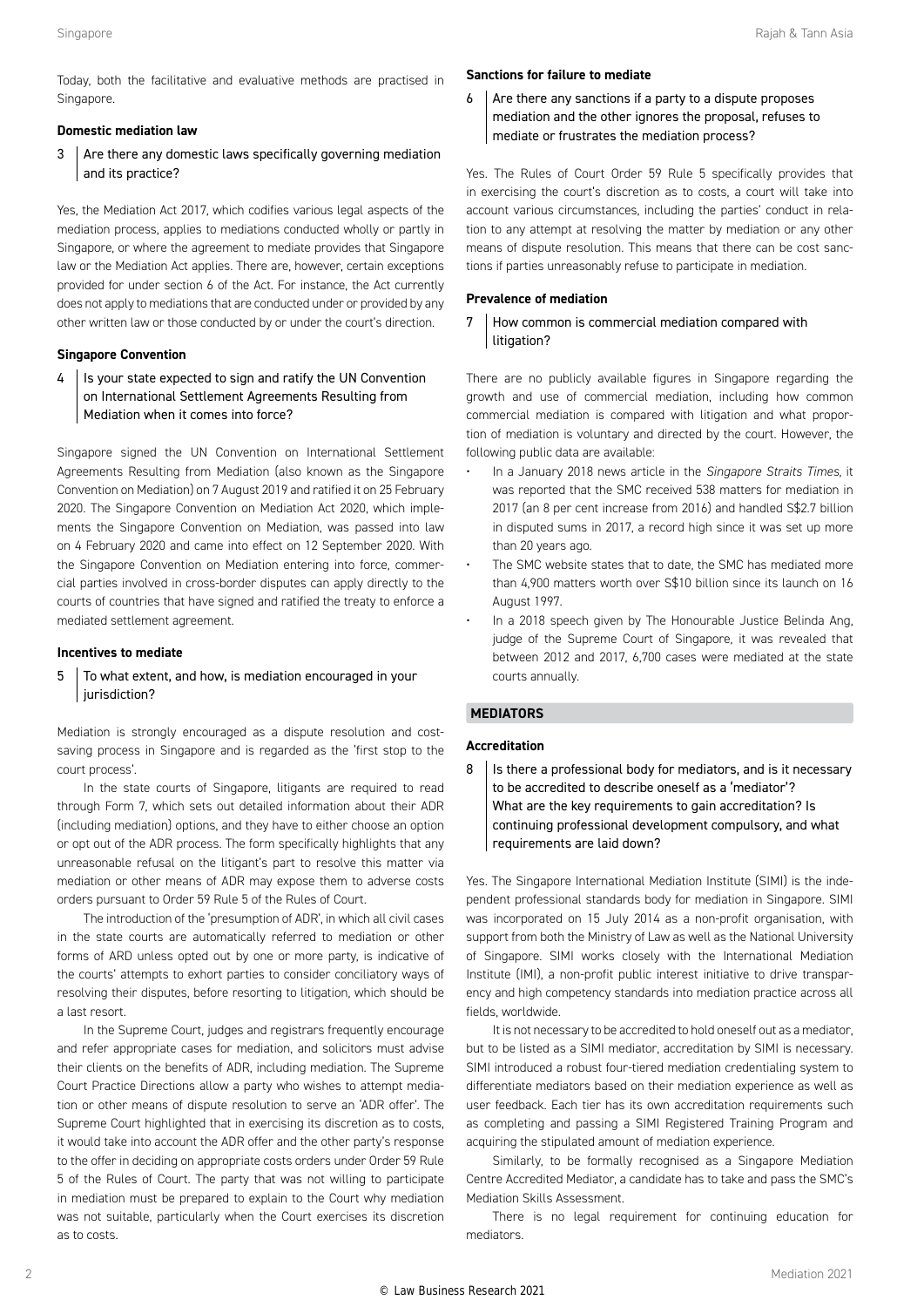#### **Liability**

#### 9 | What immunities or potential liabilities does a mediator have? Is professional liability insurance available or required?

The relationship between the parties and the mediator is governed by the mediation agreement. Mediation agreements may contain provisions that seek to waive the mediator from personal liability, but whether such an exclusion is enforceable will depend on the particular circumstances. For instance, certain liabilities such as for fraud, wilful or professional misconduct cannot be waived.

The mediation agreements of the Singapore Mediation Centre (SMC) and the Singapore International Mediation Centre (SIMC) provide that the mediator shall not be liable for any acts or omissions in connection with the mediation unless there is fraudulent, wilful or professional misconduct.

Similarly, mediators in the state courts are immune from suit provided the act done by the mediator was done in good faith and did not involve fraud or wilful misconduct on his part.

There is no requirement for mediators to have professional indemnity insurance in Singapore.

#### **Mediation agreements**

 $10$  | Is it required, or customary, for a written mediation agreement to be entered into by the parties and the mediator? What would be the main terms?

There is no legal requirement for a written mediation agreement to be entered into by the parties and the mediator. However, in practice, many mediation providers require parties to sign their standard template mediation agreement before the commencement of mediation.

The SMC and SIMC require parties to enter into a mediation agreement prior to the commencement of mediation. Common terms include those relating to each centre's conduct of the mediation, the appointment of the mediator and fees payable, the conduct and termination of the mediation process, an agreement to keep the entire process confidential and that discussions during mediation are without prejudice.

The state courts do not use mediation agreements as the mediation is usually directed by the state court and conducted by the state courts Centre for Dispute Resolution.

#### **Appointment**

#### 11 | How are mediators appointed?

Often, mediators are appointed by agreement between the parties. In the event that parties cannot reach an agreement, they may ask the mediation service provider to appoint a mediator for them. For example, for mediations at the SMC or SIMC, parties may choose their own mediators or ask that the mediation centre appoints one in the event that parties do not agree. Mediators are appointed based on their attributes including but not limited to language, skills, qualifications, areas of expertise, experience and availability.

Parties are not able to choose their mediator for disputes mediated at the State Courts Centre for Dispute Resolution.

#### **Conflicts of interest**

12 Must mediators disclose possible conflicts of interest? What would be considered a conflict of interest? What are the consequences of failure to disclose a conflict?

Yes, mediators must disclose possible conflicts of interest. Possible conflicts of interest include:

- where the mediator has acted in any capacity for any of the parties;
- where the mediator has a financial interest (direct or indirect) in any of the parties or the outcome of the mediation; or

where the mediator has any confidential information about the parties or the dispute under mediation derived from sources outside the mediation.

If a mediator fails to disclose a conflict of interest which is later discovered, the mediator's appointment will be set aside. Mediators are generally not liable for wasted costs unless their acts or omissions were fraudulent or constitute professional misconduct.

#### **Fees**

#### 13  $\vert$  Are mediators' fees regulated, or are they negotiable? What is the usual range of fees?

Mediators' fees are not regulated and are negotiable; the fees can range widely depending on the type of matter being mediated and the seniority or experience of the mediator. Mediators' fees generally include their time in reviewing the matter prior to the mediation and the actual conduct of the mediation expressed as a lump sum, although hourly rates may apply for mediations that go on after office hours.

The SMC also provides a schedule of fees (which covers the mediator's fee) if parties use the mediator selected by SMC. The fee schedule does not apply if parties choose their own mediators, in which case SMC will provide a fee quote based on the mediator's commercial rates.

#### **PROCEDURE**

#### **Counsel and witnesses**

 $14$  Are the parties typically represented by lawyers in commercial mediation? Are fact- and expert witnesses commonly used?

Depending on the nature of the dispute in question, parties may be represented by lawyers and have other experts present at the mediation. In practice, parties are usually represented by lawyers in commercial mediation in Singapore. Fact and expert witnesses are also commonly used especially if the case is complex and involves technical issues.

#### **Procedural rules**

15  $\vert$  Are there rules governing the mediation procedure? If not, what is the typical procedure before and during the hearing?

As mediation is generally a flexible and consensual process, there are no particular rules that govern the mediation procedure.

However, many mediation providers such as the Singapore Mediation Centre (SMC) and Singapore International Mediation Centre (SIMC) have their respective mediation procedures and rules that participants are required to agree to prior to the commencement of the mediation. Typical procedures include parties being required to provide to each other and the mediator a concise summary of their case and copies of all documents referred to in the summary that each party wishes to rely on in the mediation before the mediation; procedures governing communications before and during the mediation; and procedures dealing with how the mediator may conduct joint or separate meetings with the parties.

#### **Tolling effect on limitation periods**

16 Does commencement of mediation interrupt the limitation period for a court or arbitration claim?

Unless otherwise agreed to by the parties or ordered by the court, mediation does not generally postpone the underlying limitation period of actions in Singapore.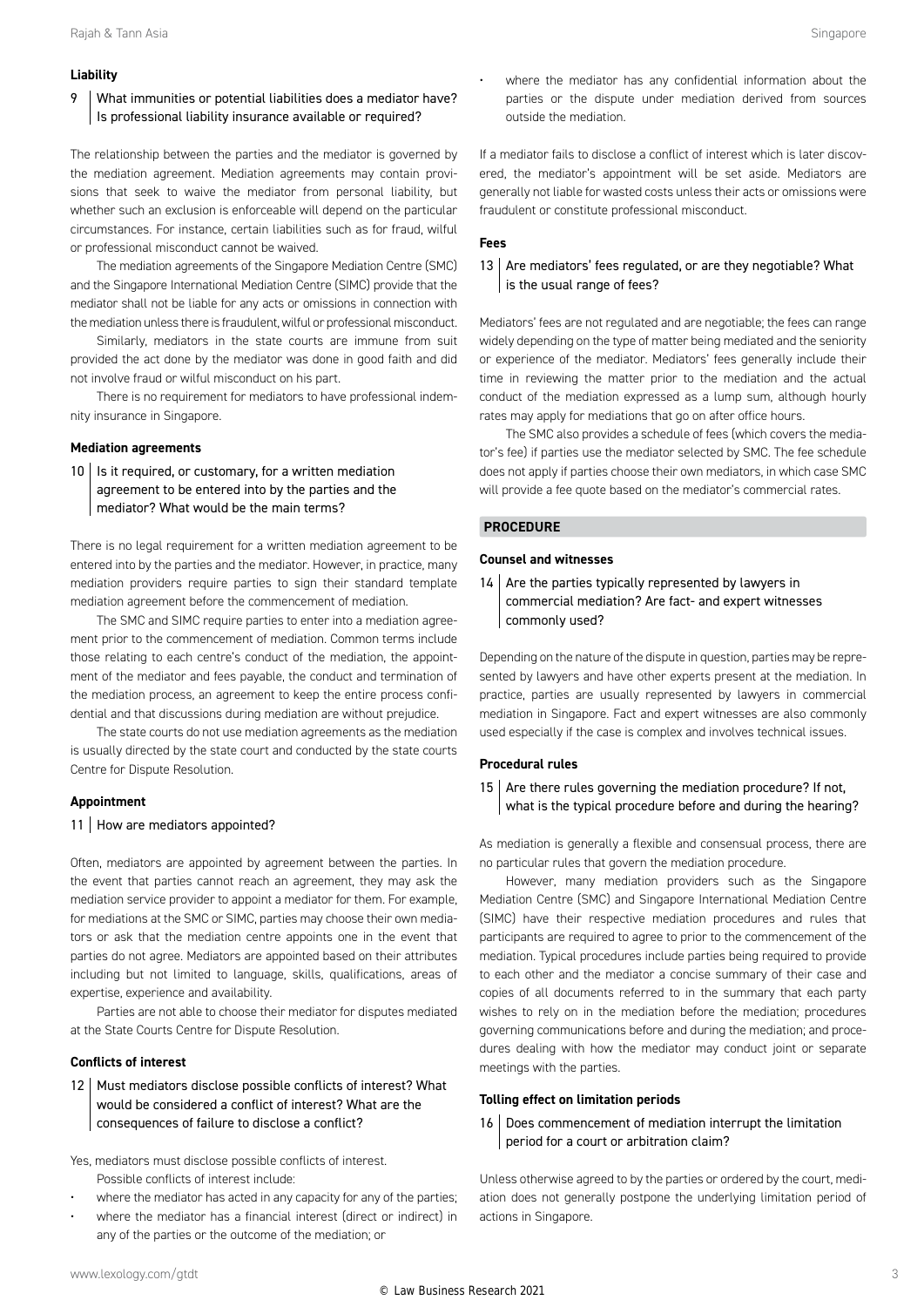#### **Enforceability of mediation clauses**

#### $17$  | Is a dispute resolution clause providing for mediation enforceable? What is the legal basis for enforceability?

Yes, a dispute resolution clause providing for mediation can be enforceable as long as it satisfies the normal requirements of contract law such as being sufficiently certain (eg, the process and reference to mediation is clear and defined) and the obligation to mediate is expressed in unqualified and mandatory terms. Where parties have agreed to a clause that provides a sufficiently clear commitment to go for mediation, the Singapore Court has found such an agreement to mediate binding (*International Research Corp PLC v Lufthansa Systems Asia Pacific Pte Ltd and another* [2013] SGCA 55).

Further, section 8 read with section  $4$  of the Mediation Act 2017 provides that where any party to a mediation agreement (which may be in the form of a clause in a contract or in the form of a separate agreement) institutes any proceedings before a court against any other party to that agreement in respect of any matter that is the subject of that agreement, any party to that agreement may apply to that court to stay the proceedings so far as the proceedings relate to that matter.

#### **Confidentiality of proceedings**

#### 18  $\vert$  Are mediation proceedings strictly private and confidential?

Yes, mediation proceedings are confidential, and a person must not disclose any mediation communication relating to a mediation to any third party unless in certain specific circumstances. This is normally provided for in the mediation agreement that parties sign prior to commencing mediation, as well as under section 9 of the Mediation Act, which states that mediation communications are confidential and must not be disclosed to any third party, subject to the 10 stipulated exceptions. These situations include well-accepted exceptions such as party consent, the mediation communication has already made available to the public at the time of disclosure and disclosure to protect a person from injury.

In all other situations, a person who wishes to disclose mediation communications must obtain the leave of the court or the arbitral tribunal. Under section 11(2) of the Mediation Act, the court or arbitral tribunal will take into account the following factors in deciding whether to grant leave

- whether the mediation communication has already been disclosed;
- whether it is in the public interest or interest of the administration of justice to allow the disclosure; and
- any other circumstances that the court or arbitral tribunal considers relevant. As mediation communications are conducted on a without prejudice basis, they are also not admissible in legal proceedings except with the leave of court or arbitral tribunal pursuant to section 11 of the Mediation Act.

Remedies for breach of a confidentiality clause will be in accordance with the normal principles of contract law. A party in breach of its obligations of confidentiality may also face an action for breach of confidence.

#### **Success rate**

#### 19 What is the likelihood of a commercial mediation being successful?

According to the SMC website, the SMC has mediated more than 4,900 matters worth over S\$10 billion since its launch on 16 August 1997. About 70 per cent of its cases are settled with 90 per cent of them resolved within one day.

#### **SETTLEMENT AGREEMENTS**

#### **Formalities**

#### 20 | Must a settlement agreement be in writing to be enforceable? Are there other formalities?

No, a settlement agreement does not need to be in writing to be enforceable, nor are specific formalities required as long as it satisfies the requirements of contract formation. This is because a mediation settlement agreement is subject to general contractual principles, and since contracts under Singapore law do not necessarily need to be in writing to be enforceable, neither do mediation settlement agreements. That being said, it is generally advisable that parties record a settlement agreement in writing.

If, however, parties wish to apply to a court to record the settlement agreement as an order of court, then the Mediation Act requires that the settlement agreement must be in writing.

#### **Challenging settlements**

21 | In what circumstances can the mediation settlement agreement be challenged in court? Can the mediator be called to give evidence regarding the mediation or the alleged settlement?

Under Singapore law, mediation settlement agreements are essentially contracts and hence are subject to general contractual principles. As such, mediation settlement agreements can be challenged like any other contracts by the usual contractual vitiating factors. For instance, a settlement agreement may be challenged on the basis of fraudulent misrepresentation, mistake or frustration.

Under the mediation rules of the Singapore Mediation Centre (SMC), parties undertake not to call the mediator as a witness in relation to the dispute. Additionally, where the Mediation Act applies, section 10 of the Mediation Act provides that mediation communications (defined at section 2) are not to be admitted in evidence in any court, arbitral or disciplinary proceedings except with the leave of court or arbitral tribunal under section 11.

#### **Enforceability of settlements**

 $22$  Are there rules regarding enforcement of mediation settlement agreements? And on what basis is the mediation settlement agreement enforceable?

The settlement agreement is treated as a contract between the parties and is enforceable in the same way as any other contracts on the usual principles of contract law. Under Singapore law, a settlement agreement does not need to be in writing to be enforceable as long as it satisfies the requirements of contract formation. However, in practice, the mediation agreement usually stipulates that the settlement must be recorded in writing and signed by the parties to be enforceable.

Where the Mediation Act applies, the settlement agreement may also be recorded as an order of court pursuant to section 12 of the Mediation Act, in which case it may be enforced in the same manner as a judgment or order by the court.

In the state courts, a mediation settlement agreement may be enforced as a court order by registering the settlement agreement with the court. A settlement agreement that is not registered with the court can still be a legally binding contract as long as it satisfies the requirements of contract formation. However, if a party breaches the terms of the settlement agreement, the settlement agreement must first be sued upon and a court order obtained before enforcement action can be taken against the defaulting party.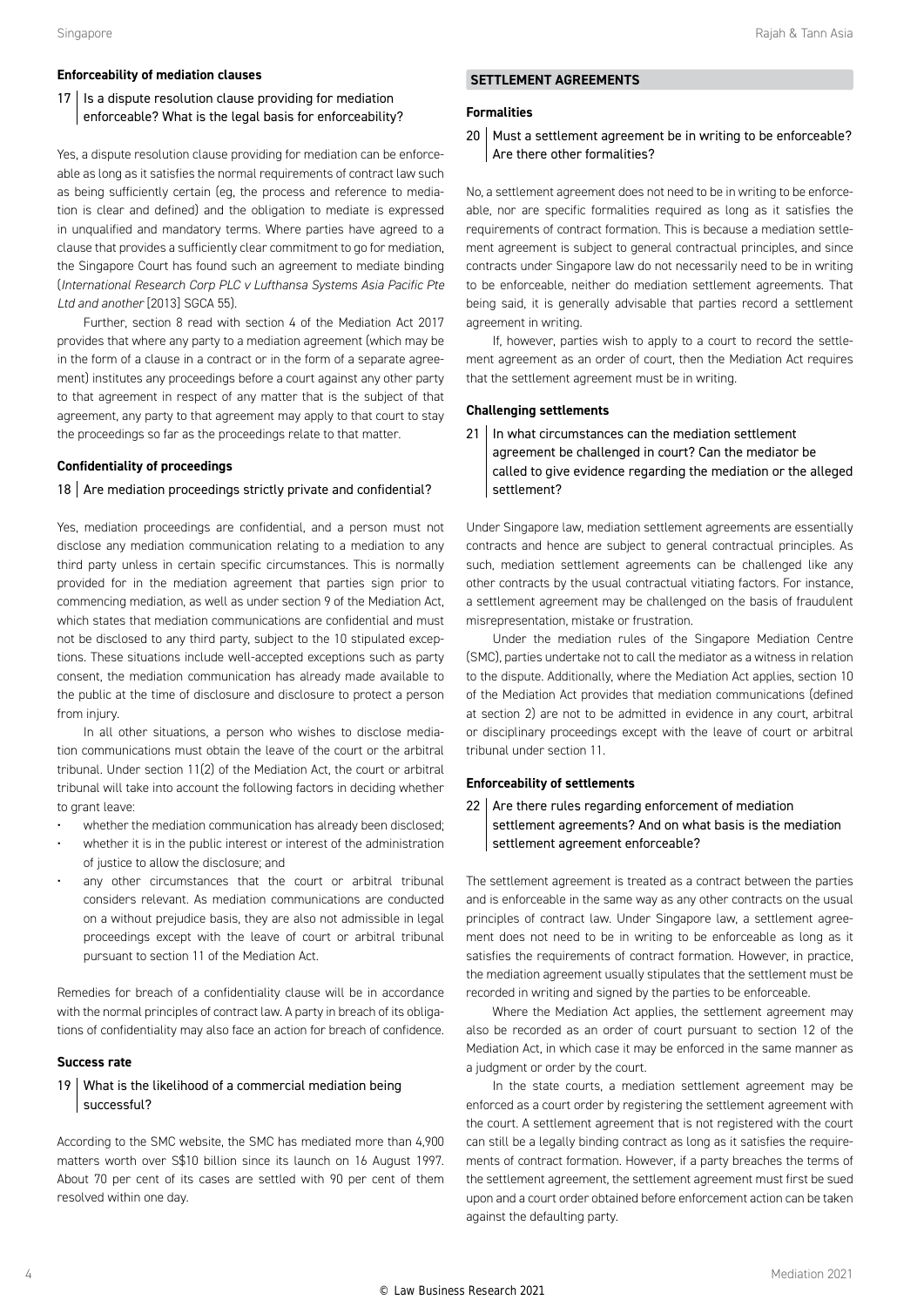#### **STAYS IN FAVOUR OF MEDIATION**

#### **Duty to stay proceedings**

#### 23 Must courts stay their proceedings in favour of mediation?

Courts are not obliged per se, to stay proceedings, unless requested by the parties. However, as the courts do view mediation favourably and promote the use of mediation as an effective dispute resolution platform, it is generally the case in practice that they will issue longer timelines or hold proceedings in abeyance once it is known that parties are attempting mediation, but this is subject to the overall requirement that the court proceedings are managed in a just, fair and expeditious manner.

Arbitrators similarly have no such duty to stay arbitration proceedings unless requested by and mutually agreed to by parties.

#### **MISCELLANEOUS**

#### **Other distinctive features**

 $24$  Are there any distinctive features of commercial mediation in your jurisdiction not covered above?

With the Mediation Act that came into force in November 2017 and the Singapore Convention on Mediation that entered into force on 12 September 2020, Singapore has made significant steps to strengthen its international commercial dispute resolution framework, providing greater certainty and clarity for parties who opt to conduct their mediation in Singapore, and making Singapore an attractive mediation centre.

The Singapore Convention on Mediation provides a uniform and efficient framework for the enforcement of international settlement agreements resulting from mediation. Commercial parties involved in cross-border disputes can apply directly to the courts of countries that have signed and ratified the treaty to enforce a mediated settlement agreement. At present, 53 countries have signed up for the convention and six of these countries have ratified it. Singapore continues to encourage more countries to sign and ratify the convention as part of its efforts to encourage the use of mediation to resolve crossborder disputes.

Mediation is now an undeniable and integral part of the Singapore judicial system and should not be thought of as an 'alternative' dispute resolution mechanism, but rather an 'appropriate' dispute resolution mechanism. It is the first port of call at the state courts and for matters at the magistrates' courts, mediation is the primary method of dispute resolution.

The arbitration-mediation-arbitration protocol is available in Singapore and offered in collaboration with the Singapore International Arbitration Centre.

The family courts in Singapore have been conducting mediations online since 2018 and lawyers, mediators and judges are no strangers to adapting quickly to these new platforms. In March 2020, in response to the developing covid-19 pandemic, the Chief Justice directed that all mediations in the state courts will be conducted using video conferencing unless there are special reasons.

#### **UPDATE AND TRENDS**

#### **Opportunities and challenges**

25 What are the key opportunities, challenges and developments which you anticipate relating to mediation in your jurisdiction?

The significant growth in domestic and international mediation in Singapore as the country sets itself to be an international mediation centre will require lawyers to learn new skills, such as approaching disputes with a problem-solving mindset rather than the adversarial mindset – commonly associated with trial and arbitration where issues are decided on a win-lose basis; and learning mediation advocacy, to advance one's client's interests in a mediation in a non-adversarial manner. It would not be unthinkable that a lawyer could, in the near future, specialise in dispute resolution and have an exclusive career in mediation – all without ever stepping into a traditional courtroom.

Given also the spread of specialised industry-focused mediation platforms, it is clear that mediators will need to similarly specialise in the industry, to better understand and cater to the specific issues and nuances of, for instance, the maritime, construction or intellectual property industry.

Mediation has also grown in importance as a means to resolve commercial disputes during the covid-19 pandemic. Businesses looking for efficient, cost-effective options while preserving their business relationships will look to mediation as a viable option. The rise of mediation as a result of the pandemic will cement mediation's position as a mainstay of dispute resolution in Singapore.

#### **Coronavirus**

26 What emergency legislation, relief programmes and other initiatives specific to your practice area has your state implemented to address the pandemic? Have any existing government programmes, laws or regulations been amended to address these concerns? What best practices are advisable for clients?

On 18 May 2020, the SIMC launched the SIMC COVID-19 Protocol, which provides an expedited and inexpensive route to resolve commercial disputes during the pandemic. The Protocol shall be in force until 30 June 2021.

Some key features of the Protocol are as follows:

- mediation will be organised within 10 working days;
- parties may enjoy reduced fees based on the amount in dispute. SIMC will exercise flexibility in appropriate cases;
- cases will be matched with experienced mediators to facilitate settlement; and
- mediation is conducted online.

The Protocol is designed to complement legislation dealing with covid-19 as parties who enjoy relief under the COVID-19 (Temporary Measures) Act 2020 can mediate at any time. As the COVID-19 (Temporary Measures) Act places a moratorium on court proceedings, the Protocol provides mediation as an alternative mechanism for parties to resolve their disputes.

Mediation, with its ability to cultivate and maintain long-term commercial relationships while resolving disputes efficiently in a nonadversarial manner, is an important mechanism in resolving commercial disputes arising from the pandemic as they are often not attributable to the fault of either party. In such uncertain and unstable times, the expedited mediation introduced by the Protocol should not be overlooked as it allows businesses to preserve their resources to deal with other challenges, instead of spending them on lengthy and expensive legal proceedings.